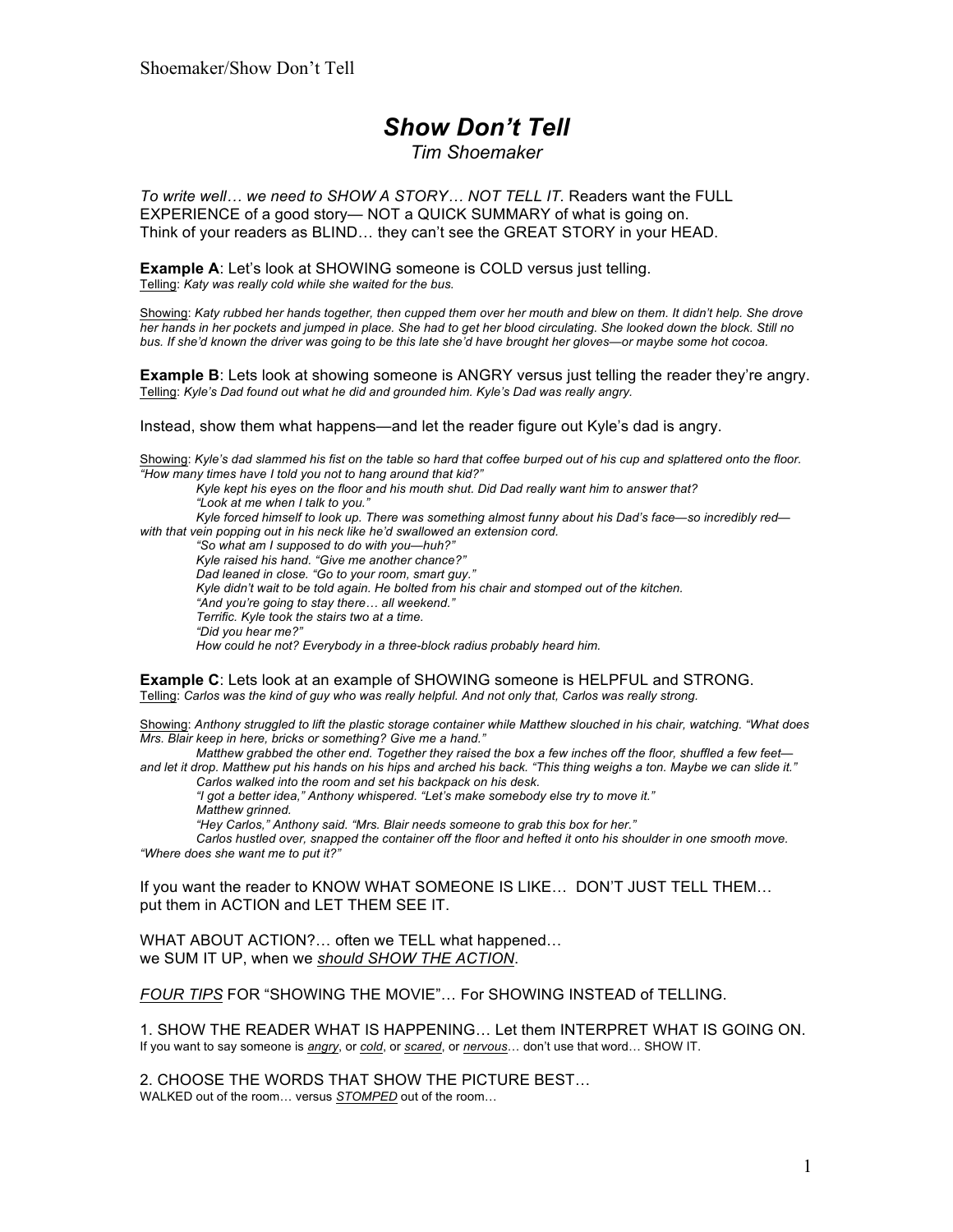3. SHOW ME ONLY WHAT IS IMPORTANT TO THE CHARACTER at THAT MOMENT. Is SHOWING just *putting MORE DESCRIPTION in your writing?* NO. Showing is your character reacting to what is happening around them. It is letting the reader see what is going on inside their head. Only describe *what is important to your character at that time*. And only give me LITTLE BITS of DESCRIPTION at a TIME.

#### 4. For REALISTIC… MOVIE-LIKE WRITING…

show me what is going on OUTSIDE your character…and then show me how your character REACTS. Just a little of each. Alternate back and forth.

**Example D**: Lets look at a sample of SHOWING someone LOVES her dog versus TELLING… BUT then we're going to break it down and see how we are careful to alternate what is going on OUTSIDE MY CHARACTER with HOW MY CHARACTER IS REACTING. Telling: Cheryl's Golden Retriever walked over and lay down next to her. Cheryl loved her dog.

Showing:

The Golden Retriever padded over to where Cheryl sat on the top step of the porch. Cheryl smiled and reached for her "Hi, Candy-girl." Tail answering happily, Candy curled up on the warm deck and snuggled close. Cheryl cradled her dog's head on her lap. "I'm going to tell you a secret, Candy-girl," she whispered. "Something I haven't told anyone." As if eager to hear, Candy raised her head slightly. Gently working one hand behind Candy's ears, Cheryl stroked and caressed the soft folds. Glancing over her shoulder, Cheryl leaned in close. "I think I love him." Candy looked at her with an unblinking, almost dreamy gaze. "And I think you like him too." Cheryl kissed the top of her retriever's head. "I just wish Mom would see him like you do." Breaking it down… Outside of our character:

The dog approaches.

Reaction:

Cheryl smiles (feelings) reaches (action) greets her (speech).

Outside of our character:

Dog is happy, lays next to her.

Reaction:

Cheryl cradles dogs head. Starts to share her secret feelings.

Outside our character:

Candy raises head, appears to listen.

Reaction:

Caresses her dog, tells her the secret.

Outside our character:

Dog looks at her with dreamy gaze.

Reaction:

Kisses dog and talks to her.

We show a little of what is going on OUTSIDE our character… Then a little of how our character REACTS…

> -What they DO -What they THINK

And we end up giving them writing that SHOWS a story instead of *just summing it up*.

### *Make your reactions REALISTIC!*

**You need to make them realistic as far as the order in which they occur.**

**Generally, the order of your reactions are FEELINGS, ACTION, SPEECH.**